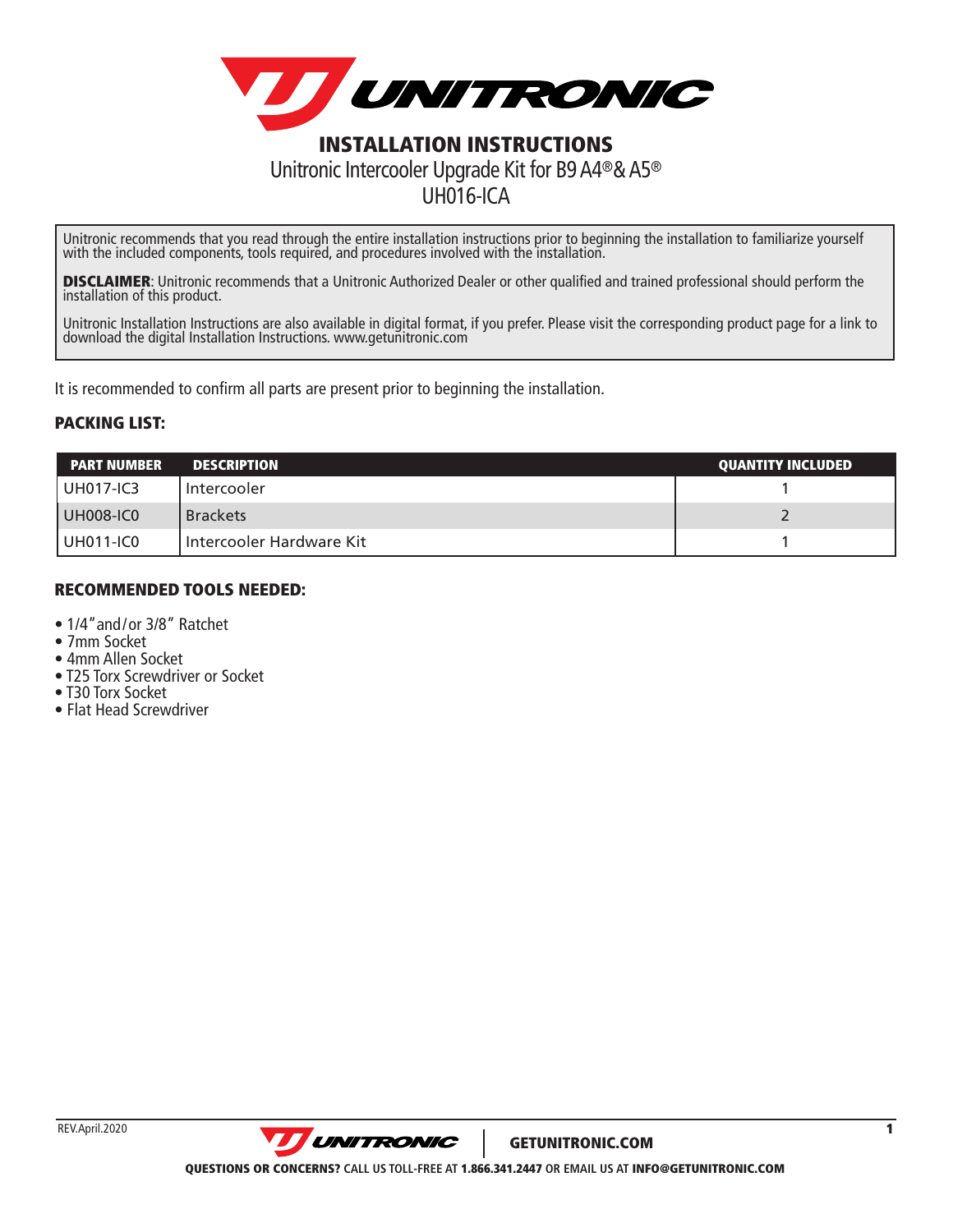

- Unpack all components of your Unitronic Intercooler System, lay them out on the table, and ensure that you have all the pieces as listed in the packing list above. 1
- Place the vehicle securely on jack stands or on a lift, remove the front wheels and open the engine compartment. 2
- Remove the hood latch by pushing the tab in on the top of the latch and pulling upwards on the latch to remove it. (Fig. A) 3
- Remove the radiator shroud by pulling up on either side to unclip it from the grill, then pull it out of the support by pulling forward on the shroud. (Fig. B) 4
- Mark the position of the four T30 screws. Then, remove the four T30 screws holding the top of the front bumper cover to the bumper support. (Fig. C) 5
- Remove the three T25 screws from the wheel well liner next to the fender. Repeat on both front wheel wells. (Fig. D) 6
- Fold back the wheel well liner carefully, remove the plastic pushpin clip holding the fender and bumper cover. Remove the T30 screw holding the front of the fender to the back of the bumper cover. Repeat on both front whee wells. (Fig. E) 7
- Remove the two T25 screws and the five T30 screws that hold the underbelly pan and the front bumper cover. 8





FIG. B FIG. C FIG. A FIG. D FIG. B FIG. D FIG. C FIG. D FIG. D FIG. D FIG. D







FIG. E

REV.April.2020



GETUNITRONIC.COM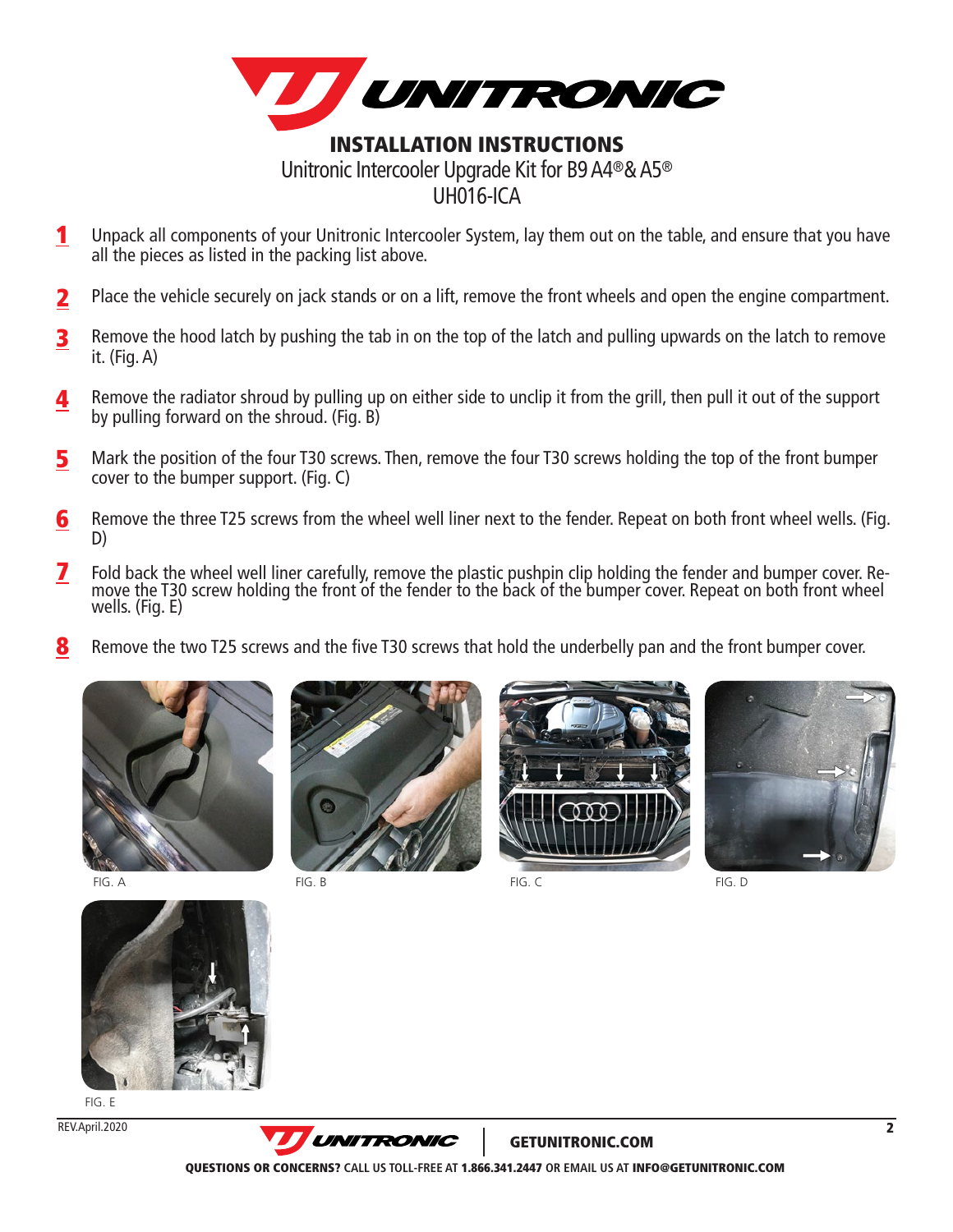

## INSTALLATION INSTRUCTIONS Unitronic Intercooler Upgrade Kit for B9 A4®& A5® UH016-ICA

- Pull bumper cover away from the side of the front fenders. Repeat on both sides. (Fig. F) 9
- **10** Partially pull and lift the bumper cover away from the front of the car.
- 11 Disconnect the electrical connectors (ACC radar sensors, park distance sensor) and pull the wiring harness off the mounting tabs.
- 12 Fully remove bumper cover.
- **13** Loosen the hose clamp of the intercooler and pull off the hose. Repeat on both sides. (Fig. G)
- **14** Remove the plastic air guide that runs up and down by pushing in the two tabs where the air guide connects to the radiator support, pull it forward, and then gently manipulate the air guide out of the car. Repeat on both sides. (Fig. H)
- **15** Squeeze the top and bottom of the release clip holding the intercooler, pull forward the top of the intercooler to release the intercooler. Repeat on both sides. (Fig. I)
- **16** Lift the intercooler to remove from the support and remove from the car.
- **17** Remove the outside air temperature sensor (OAT) and unclip the harness from the crash beam.
- **18** Remove the two T30 screws from the radiator support. (Fig. J)









FIG. J

REV.April.2020



GETUNITRONIC.COM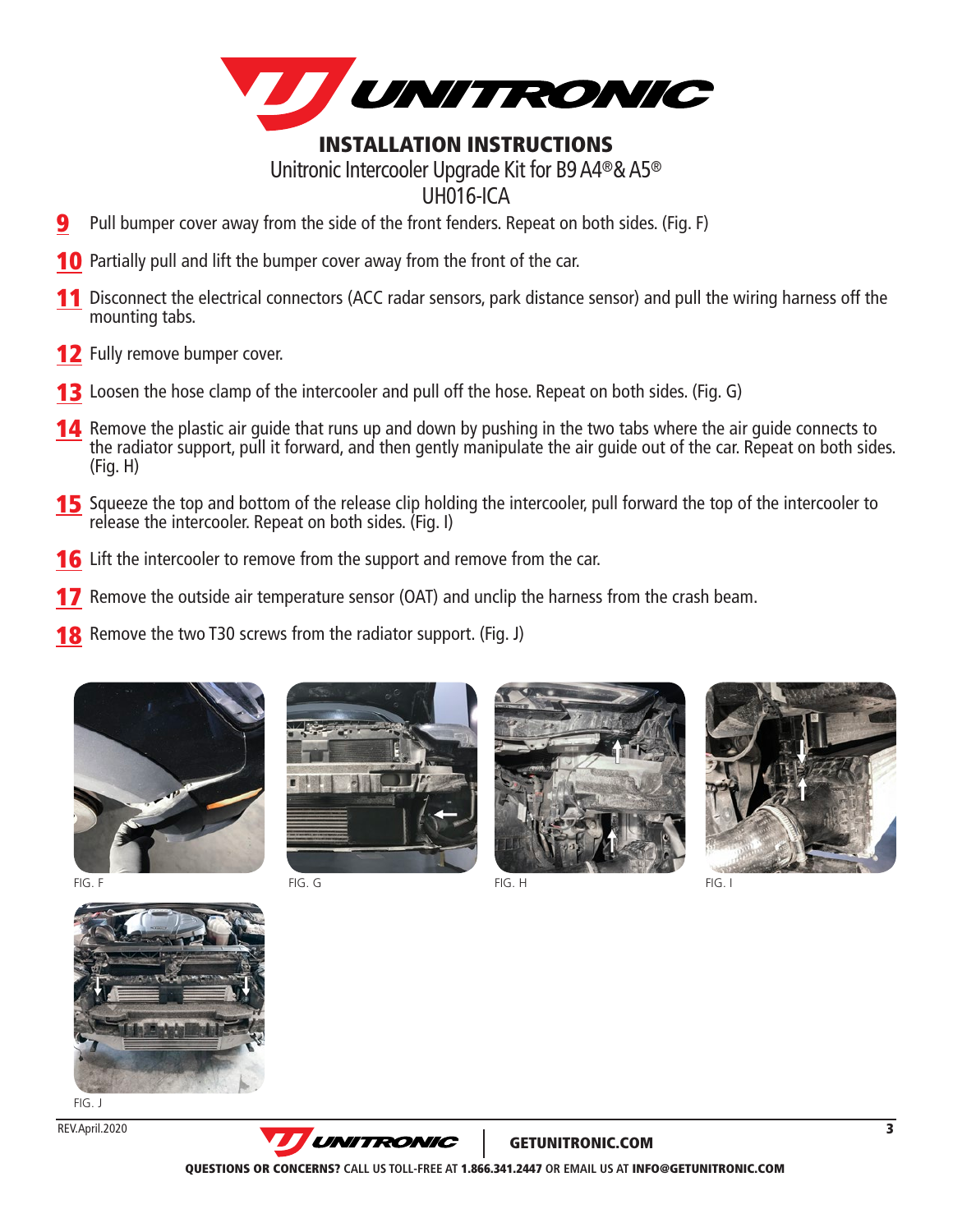

- 19 Maneuver the Unitronic intercooler to the left, behind the crash beam and above the lower bumper support. Then, bring the right side above the right lower bumper support. Seat the lower tabs of the Unitronic intercooler in the support tabs for the stock intercooler. (Fig. K)
- **20** Install the brackets provided with the intercooler, using the T30 screws to the radiator support. Hand tight prior to alignment. (Fig. L)
- 21 Install the four M5 screws and washers provided with the intercooler to secure the top from moving. Hand tight prior to alignment. (Fig. L)
- 22 Reinstall both plastic air guides, outside air temperature sensor (OAT) and clip the harness to the crash beam.
- 23 Align intercooler then tighten the two T30 screws and the four M5 screws (Fig. L)
- 24 Reinstall the hoses to the intercooler and tight the clamps. (Fig. M)
- 25 Reconnect the electrical connectors (ACC radar sensors, park distance sensor) and reinstall wiring harness in the mounting tabs.
- 26 Reinstall bumper cover and make sure the tabs on the top of the bumper slide into the slots on the top of the bumper support.
- 27 Snap bumper cover in the side of the front fenders. Repeat on both sides.
- 28 Fold back the wheel well liner carefully and reinstall the plastic pushpin clip holding the fender and bumper cover. Reinstall the T30 screw holding the front of the fender to the back of the bumper cover. Repeat on both front wheel wells.
- 29 Reinstall the three T25 screws of the wheel well liner next to the fender. Repeat on both front wheel wells.
- 30 Reinstall the two T25 screws and the five T30 screws that hold the underbelly pan and the front bumper cover.